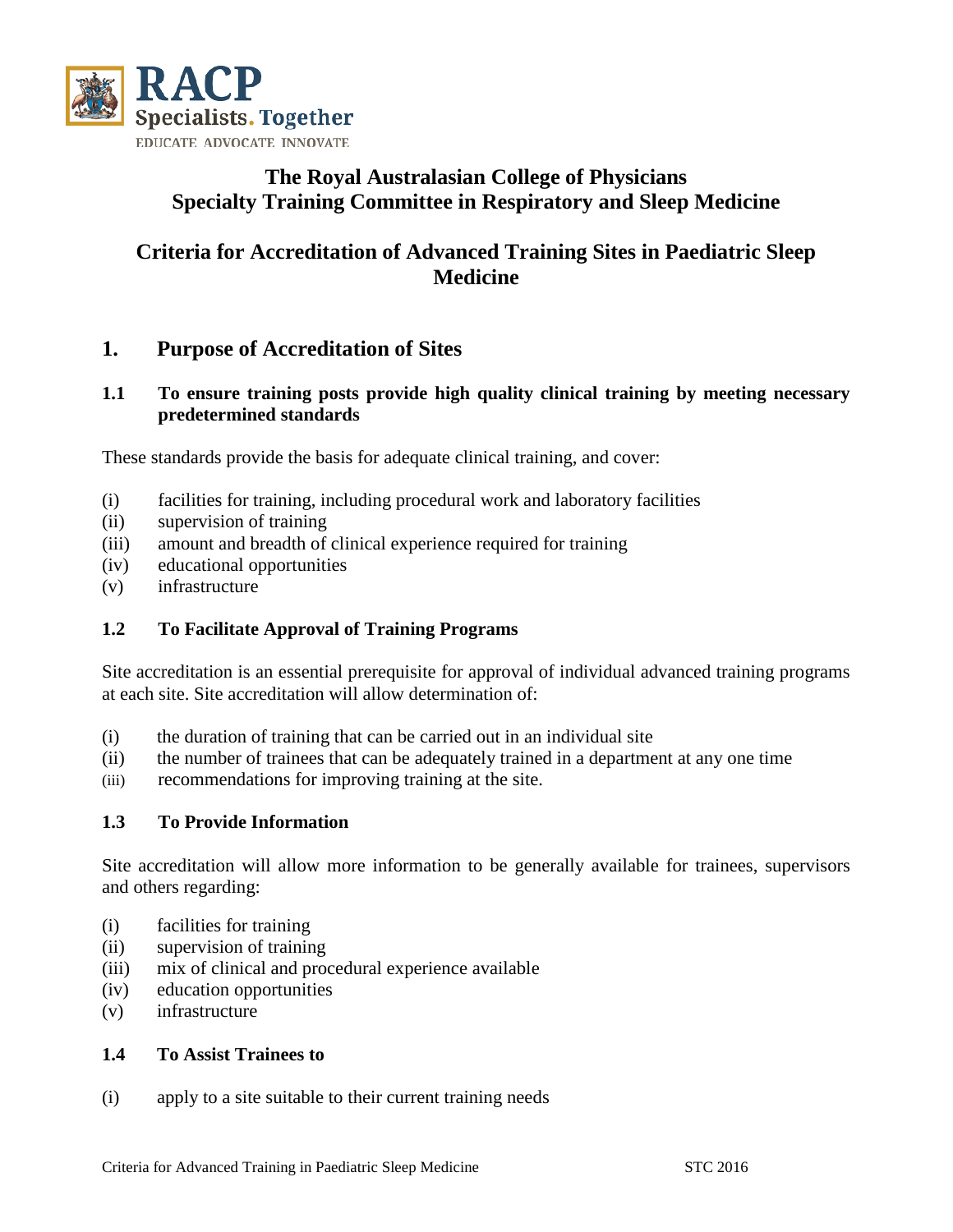#### **2. Standards for Assessment**

### **2.1 General Guidelines**

- (i) The accreditation process wishes to encourage diversity in training opportunities and to ensure good clinical experience. Below is a general guideline which will satisfy STC requirements.
- (ii) The site should be able to provide the trainee with breadth of clinical experience necessary to fulfil the objectives of the advanced training curriculum in paediatric sleep medicine. Where a single site in unable to meet standards then a group of sites may form a network to enable standards of training to be met. A sleep medicine training network (group of training sites sharing trainees) seeking accreditation for advanced training must demonstrate that it has suitable staff, workload and facilities available to the trainee to permit advanced training. There are seven general standards with various criteria listed relating to each standard. Each criterion will be applied by the Accreditation Team to determine if each standard has been achieved. Documentation for each criterion will be required. The process seeks "substantial compliance" with the standards. It is recognised that local conditions may preclude absolute compliance with every standard. Sleep Medicine training networks will be encouraged to develop links with other sites to achieve accreditation standards.
- (iii) The network/site must be affiliated with a university hospital (regularly teaches medical students).
- (iv) A network/site must be able to provide a total of at least 12 months of core training in order to be considered suitable for accreditation. The network/site must be able to provide this core training to individuals in continuous blocks of at least 6 months.
- (v) Accreditation will be granted for a period of five years, not withstanding the next paragraph. Sites may be granted only limited periods of accreditation subject to further review.
- (vi) Accredited networks must notify the Chair of the STC of any substantial change of circumstances within their network which may lead to failing to meet the criteria for accreditation. An annual proforma will be sent to the network director which asks for a report concerning any deficiencies or changes in circumstances. Networks will generally be given a maximum of twelve months to demonstrate that the criteria for accreditation have been regained, otherwise accreditation status will be withdrawn (see 4.3).
- (vii) These standards shall apply for the accreditation of sleep medicine networks for the 1-2 years of core sleep medicine training.

#### **2.2 Standards**

#### **Standard 1**

Each training site in the network shall provide appropriate supervision for advanced training.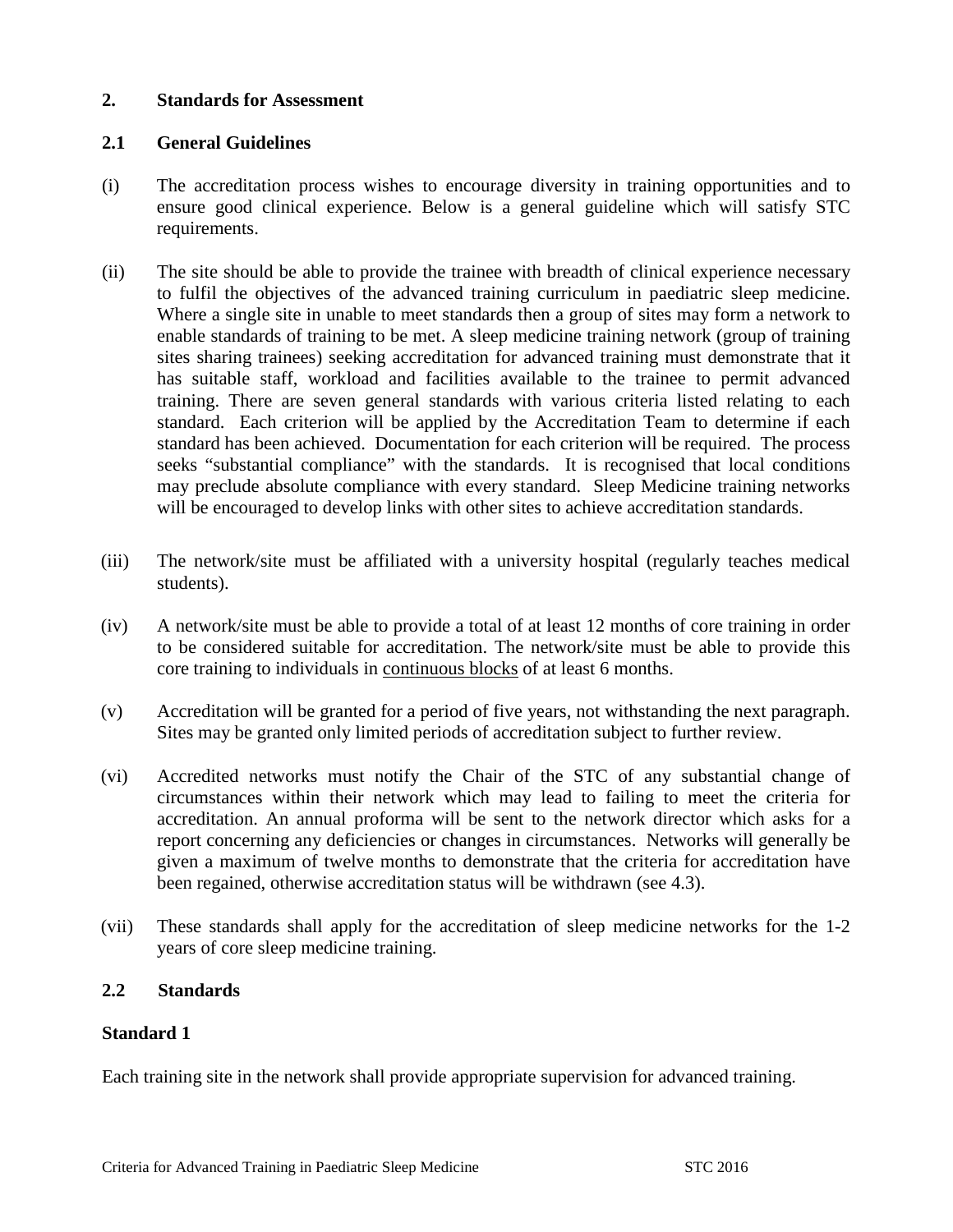### **Criteria:**

- a) A full-time paediatric sleep medicine physician (or equivalent in fractional or visiting sleep medicine paediatricians). The primary supervisor of the trainee should have at least a 50% time commitment to the practice of sleep medicine, and should attend relevant professional and/or scientific meetings to keep abreast of developments in the field. On site supervision must generally be available for more than 75% of standard working hours. (Where only parttime training is being offered, then a reduction in supervision availability may be considered where appropriate.) The service or network should have at least one consultant with special interest and expertise in non-respiratory sleep disorders.
- b) A sleep medicine paediatrician shall be available on site to supervise sleep study reporting. All final reports shall be checked by a sleep medicine specialist.
- c) The sleep medicine paediatrician(s), who is/are the supervisor(s) of the trainee, shall ensure that the trainee is involved in the daily running of the Sleep Service, including supervision of inpatient and outpatient management, undertaking procedures and report generation, organisation of Departmental clinical meetings, and supervision of any junior resident medical staff.
- d) The supervisor(s) will meet regularly with the trainee to provide formative assessment. The supervisor(s) will assist the trainee to ensure completion of assessment tasks, at the direction of the STC, and meet RACP requirements for supervision.

#### **Standard 2**

The Sleep Medicine network shall have sufficient workload of clinical material for advanced training, encompassing the broad range of paediatric sleep disorders, including respiratory and nonrespiratory disorders.

### **Criteria:**

a) As a general guide to satisfy the STC requirements, the direct case load requirements per advanced trainee per year should be a total of 400 patients for the network to be eligible for accreditation. A network of training sites may combine to provide an adequate number and range of cases where the spread of cases is uneven between sites. The Sleep Medicine service or network would be expected to have expertise in non-respiratory sleep disorders including access to a patient caseload where a primary or major component of the patient's presentation is a non-respiratory sleep disorder such as insomnia, nocturnal epilepsy, circadian rhythm disturbance, behavioural sleep disorder, disorders of hypersomnolence or parasomnias. Although the categories of patients within the total caseload may be varied and flexible within each network, the following are suggested as a general guide:

| • Sleep Medicine Inpatients:<br>• Sleep Medicine Outpatient | 50 cases (including inpatient consultations)                                                                 |
|-------------------------------------------------------------|--------------------------------------------------------------------------------------------------------------|
| Consultations:                                              | 350 cases, of which 150 cases should be new referrals.<br>At least 50 cases should involve CPAP/NIV therapy. |
|                                                             | At least 50 of the new referrals should be for non-<br>respiratory sleep disorders.                          |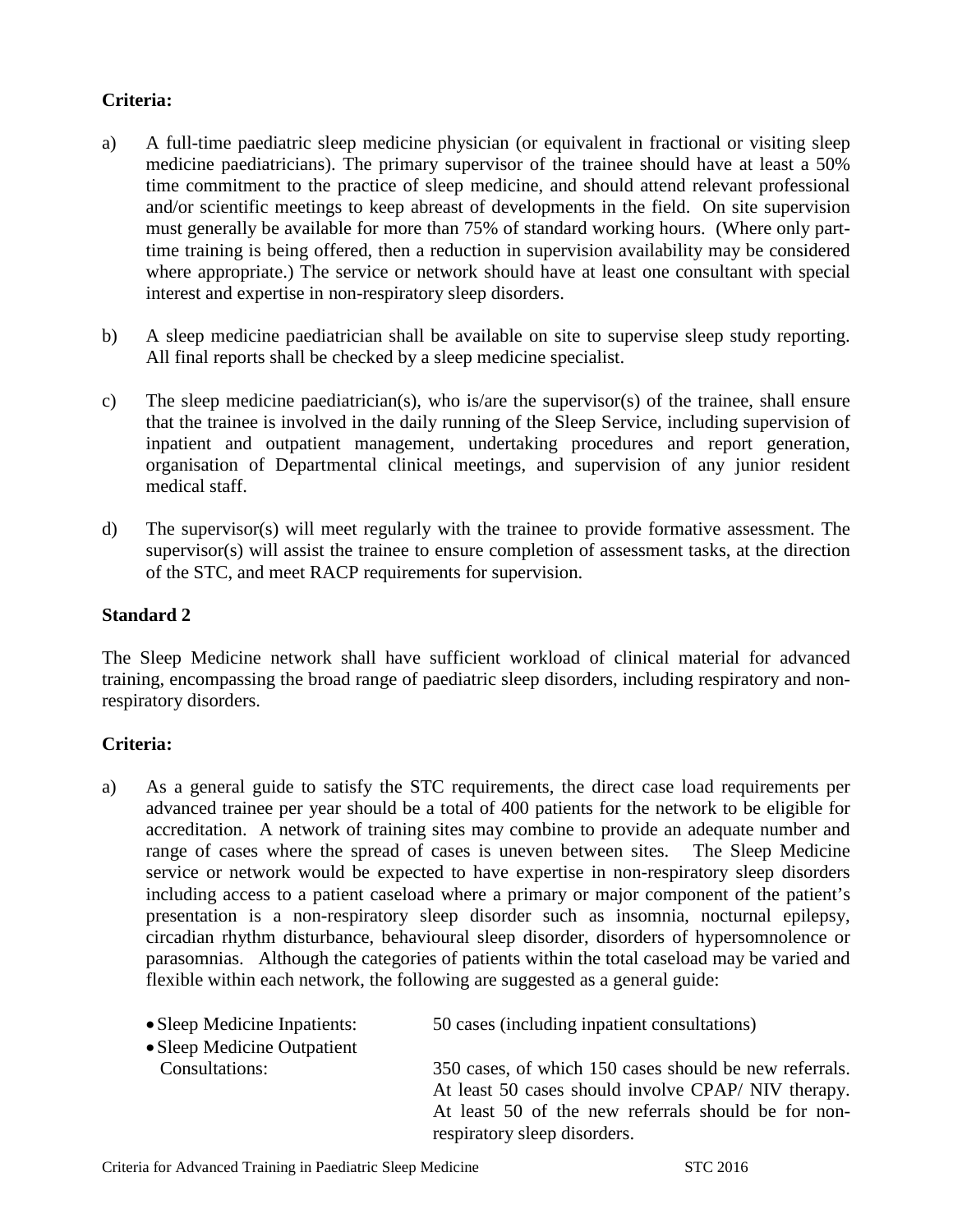The inpatient load will vary by site and the above numbers are a guide only and meant to deal particularly with training in NIV implementation and difficult CPAP implementations.

- b) It is essential that trainees be involved in all aspects of the management of patients requiring inpatient NIV or CPAP implementation for ventilatory failure and sleep hypoventilation. Sites must be providing this service for selected patients with ventilatory failure. There should be sufficient workload such that each trainee can institute CPAP/NIV therapy in a minimum of 20 patients over the course training and have direct responsibility for these cases in an ongoing way.
- c) Services providing core training in Sleep Medicine to Advanced Trainees of paediatric subspecialties other than Respiratory Medicine (eg Neurology) must provide adequate exposure to Respiratory Medicine. Trainees need exposure to common respiratory disorders including cystic fibrosis, restrictive lung diseases and respiratory manifestations of neuromuscular disease. This should include:
	- (i) Involvement in outpatient Respiratory Clinics.
	- (ii) Trainees should be directly involved in management of inpatients under supervision by a Respiratory Paediatrician, including the management of acute respiratory failure and neonatal cases of sleep-disordered breathing.
	- (iii) Supervised reporting of respiratory physiology tests. Trainees should report a minimum of 100 Respiratory Function Tests during the period of core Sleep Training.

#### **Standard 3**

The sleep medicine network shall have direct access to appropriate additional clinical services necessary for the practice of sleep medicine.

### **Criteria:**

- a) The training network shall provide access to clinical expertise in paediatric respiratory medicine, neurology, neonatology, psychology, psychiatry, developmental paediatrics and cardiology within the network centres. The trainee should have the opportunity to participate in multidisciplinary clinics and/or meetings. This will provide the trainee with the opportunity to develop skills in relevant aspects of these specialties through interactions relating to patient care. Where possible, the network should provide access to clinical expertise in obesity and pharmacology.
- b) The training network shall have access to ear, nose and throat surgery, orthopaedic surgery and craniofacial surgery (where available) within the network centres and trainees should be involved in aspects of these disciplines as they pertain to the management of sleep disorders.
- c) The training network shall have access to acute respiratory high acuity care, either through the provision of a high dependency unit within the network or through close liaison with an intensive care unit within the network centres. The trainee shall receive significant exposure to the interface between the intensive care and non-invasive management of acute ventilatory failure together with the ambulatory management of chronic ventilatory failure using nocturnal NIV.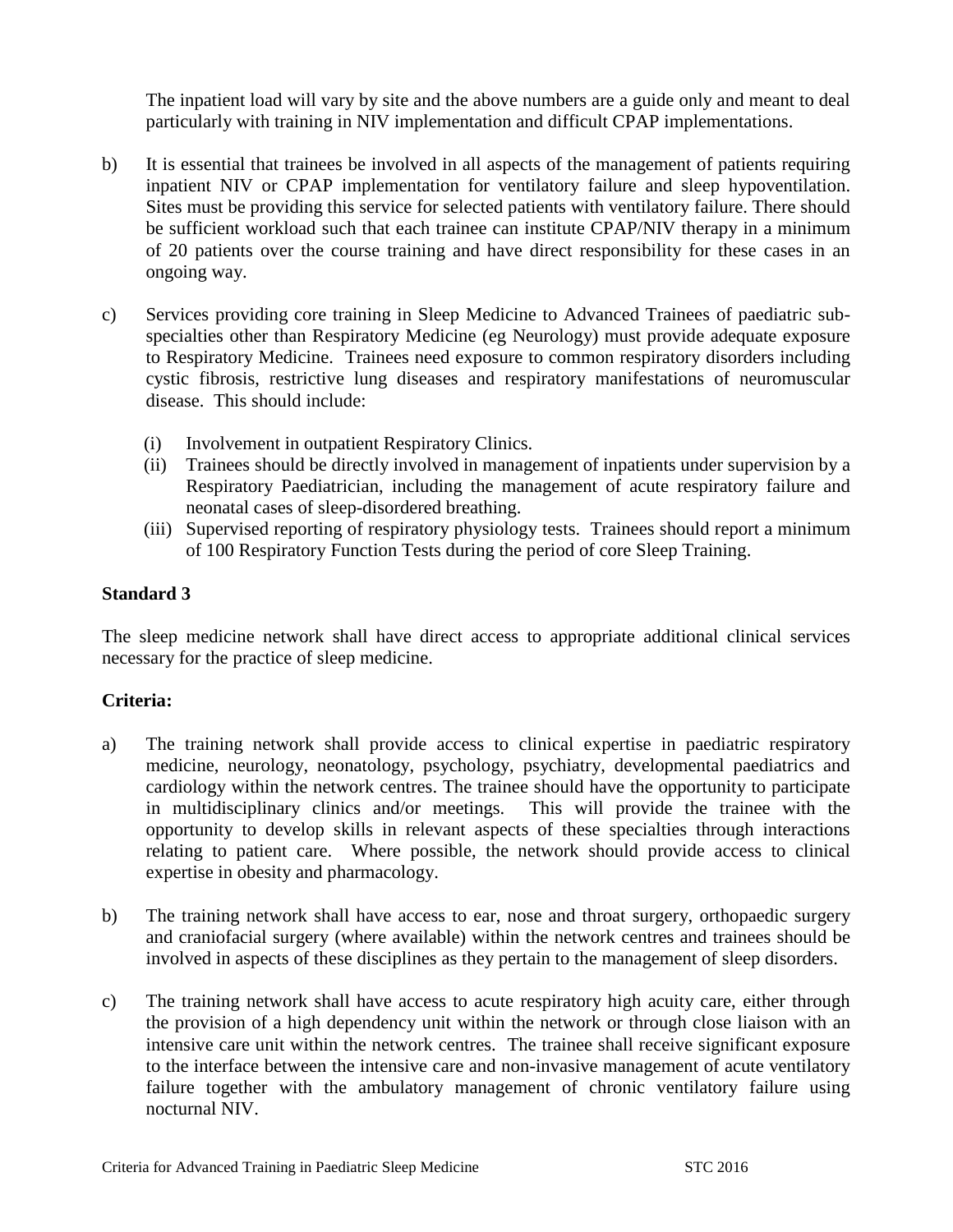- d) The training network shall have access to complex respiratory function testing in an accredited laboratory, neurophysiology EEG and EMG testing and radiology services including upper airway CT scanning.
- e) It is desirable that appropriate multidisciplinary clinics shall be run in conjunction with specialists from one or more of the following relevant disciplines, including psychology, neurology, psychiatry and ENT/oromaxillary facial surgery.

### **Standard 4**

The Sleep Medicine network shall provide a sleep laboratory with adequate workload and breadth of clinical material for advanced training.

#### **Criteria:**

- a) The workload of the laboratory shall be at least 400 studies per year (or equivalent to a 2-bed laboratory working at or near capacity), encompassing an extensive range of testing procedures, which should include full diagnostic polysomnography, MSLT, MWT, continuous transcutaneous  $CO<sub>2</sub>$  measurement, CPAP and nasal ventilation PSG studies and may extend to oesophageal pressure measurement and overnight oesophageal pH, Exposure to ambulatory sleep studies is ideal, including overnight oximetry, actigraphy and limited channel studies.
- b) As a general guide to satisfy the STC's requirements, the following is considered the minimum workload of the laboratory for the network to be eligible for accreditation:

| $\bullet$ | PSG:                    | 400 studies/annum |
|-----------|-------------------------|-------------------|
| $\bullet$ | <b>CPAP</b> titrations: | 50 studies/annum  |
| $\bullet$ | $NIV+$                  | 15 studies/annum  |
| $\bullet$ | $MSLT$ and/or $MWT:$    | 12 studies/annum  |

- c) The network/site shall provide formal instruction/training in PSG which will include physiologic principles, instrumentation and scoring. The advanced trainee shall be involved in the sleep staging and respiratory scoring of PSG studies. As a guide to satisfy the STC's requirements, the trainee should personally stage and score a minimum of 50 studies during training, under direct supervision.
- d) The network/site shall ensure that the advanced trainee is involved in all aspects of the daily operation of the sleep laboratory, including adequate exposure to quality assurance and calibration, and that the trainee regularly reports sleep studies under the supervision of a sleep medicine paediatrician.
- e) As a general guide to satisfy the STC's requirements, the trainee shall report studies under supervision on a minimum of 200 patients during training. It is important that a representative and balanced variety of the above tests be reported, including more complex or less common tests such as NIV implementation, MSLT and MWT. Trainees should review studies with reference to raw data on an epoch by epoch basis. Trainees shall be experienced in reporting all the above tests by the end of their training.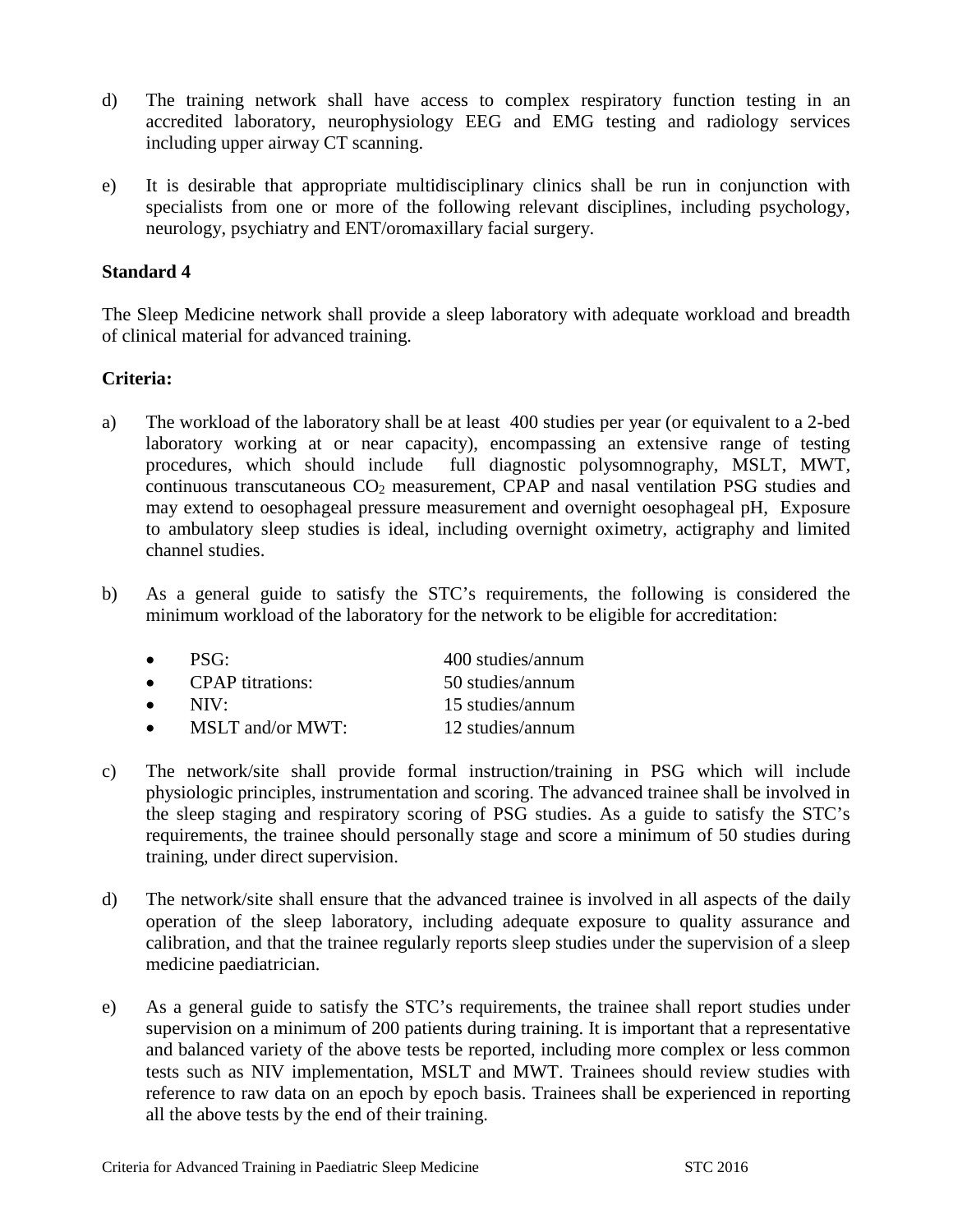f) The sleep laboratory shall be accredited by the ASA/ NATA laboratory accreditation process (only provisional site accreditation will be granted to sites that have made application for laboratory accreditation).

### **Standard 5**

The Sleep Medicine network shall provide a suitable infrastructure, and access to appropriate educational opportunities for advanced training.

### **Criteria:**

- a) The network/site shall ensure that the trainee attends regularly scheduled sleep-medicine specific and interdisciplinary clinical meetings. The trainee shall present and discuss selected cases and topics at these meetings.
- b) The network/site shall facilitate the involvement of the advanced trainee in undergraduate and post-graduate teaching where possible. The network will facilitate the participation of the trainee in educational programmes integral to the advanced training curriculum.
- c) The network/site shall have access to major sleep journals and texts, as well as access to computerised literature search facilities. A medical library (or equivalent) with access to the internet is expected.

#### **Standard 6**

The network shall have suitable research facilities for advanced training.

### **Criteria:**

a) The network shall have an active research program (as demonstrated by regular research presentations on sleep medicine topics at national and/or international meetings, and by publication of peer reviewed original research) preferably in non-respiratory as well as respiratory sleep disorders. The network shall provide the opportunity for the trainee to be actively involved in research eg be responsible for a small project or a component of an existing research program.

#### **Standard 7**

The network shall have a program of quality assurance activities.

#### **Criteria:**

- a) The network shall have an active program of audit and quality improvement (as demonstrated by regular audit activities and meetings focussed on quality improvement in sleep services).
- b) The network shall provide opportunities for the trainees to be involved in the quality assurance activities of the service and the trainee should conduct at least one audit activity project during their advanced training.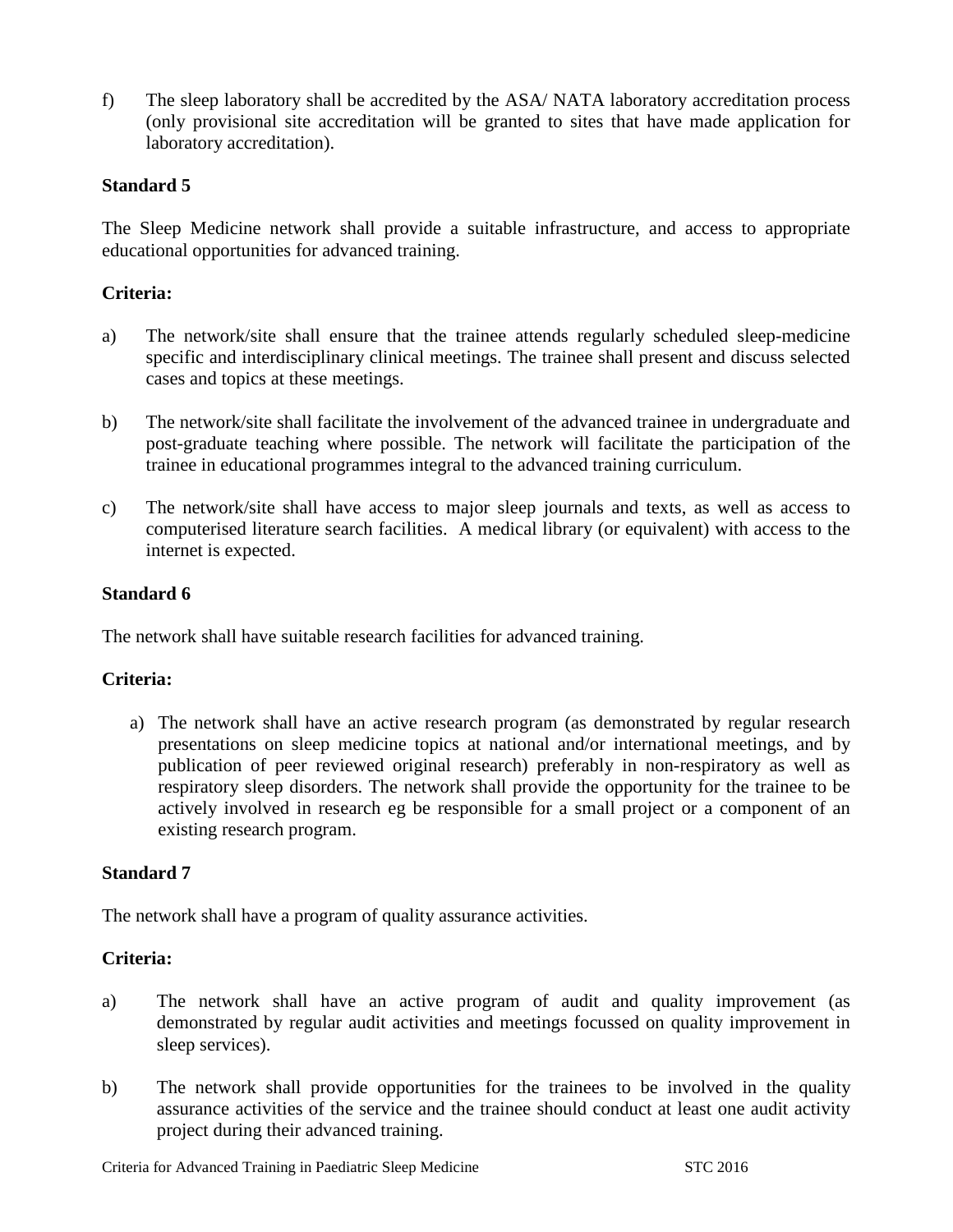c) The quality assurance activities should be adequately structured to prepare the trainee for the Continuing Professional Development program of the RACP.

### **3. Methods of Assessment**

### **Survey**

- (i) Sites that wish to be accredited for training must complete a structured survey regarding the staffing, workload and facilities available at the site(s). The survey will provide details regarding the site's compliance with the standards set out in section 2.
- (ii) There will be one survey per site which should be completed by the Head of the Department or training network/site which is seeking accreditation. The survey should be completed in consultation with the trainee supervisor(s), (if not the Head of Department).
- (iii) Where more than one site is involved in accreditation of a network, each site will need to complete a separate survey.
- (iv) On receipt of the completed survey at the College, it will be reviewed by the Chair of the STC. If the details supplied are adequate, a site visit will be arranged, or otherwise, further details will be sought.

### **Site Visits**

- (i) A site visit(s) will be undertaken for each site that submits a satisfactory survey.
- (ii) The site visit will be undertaken by nominees of the STC in Respiratory and Sleep Medicine (as approved by the Board of the Australasian Sleep Association), and will be organised by the College. Each visit will include at least one member of the STC. The site visit will be approved and financed by the College.
- (iii) The site visit will be organised at a time determined by the STC, in consultation with the site(s) to be visited.
- (iv) In general, site visits will be scheduled to run over a half day period.
- (v) At the site visit, the survey will be reviewed by the accreditation team with the Head of the Department. The review process will involve:
	- Interview with Head of Department.
	- Interview(s) with trainee supervisor(s).
	- Discussion of trainee assessment process, including review of formative assessment records and trainee log books.
	- Review of training program details, including department schedules, rosters and any other appropriate documentation, including orientation and training activities.
	- Review of Departmental statistics and activity reports that support the details provided in the survey regarding clinical and procedural activity.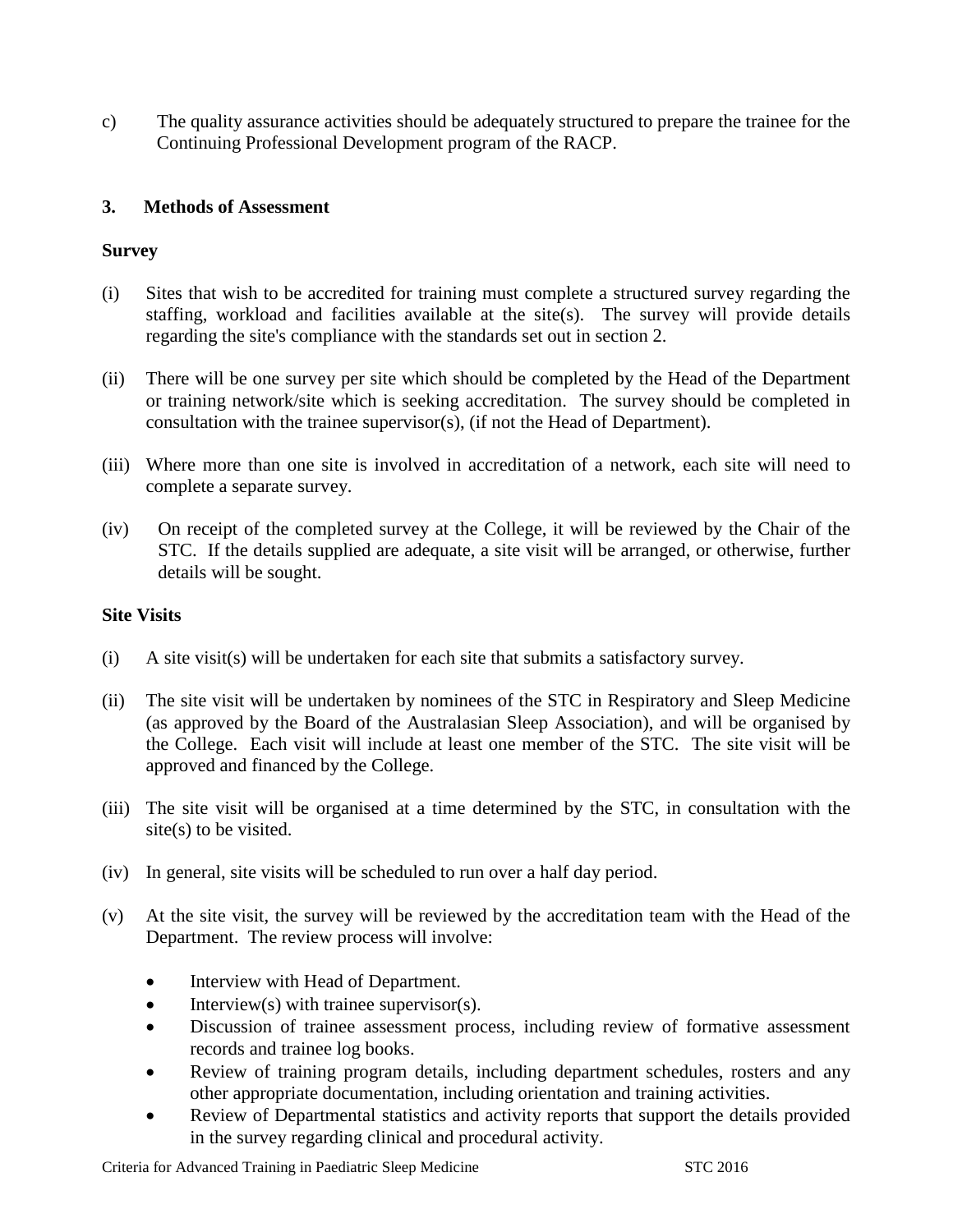- Review of Department facilities as relevant to the standards.
- Inspection of Department sleep laboratory, with review of accreditation documentation, activity statistics and reporting process. Laboratory manager should be available for interview.
- Review of the Department's teaching and research program, including documentation of trainee involvement in these programs.
- It is the responsibility of the Head of Department to ensure that the appropriate documentation and personnel are available at the time of the site visit. If it is uncertain as to what documentation is required, this should be clarified with the SAC prior to the visit.
- In general, the focus of the site visit is to validate the details supplied in the survey, and to provide suggestions to the site for mechanisms to improve their advanced training program.

### **Trainee Interviews**

Trainee interviews may be undertaken at the time of the site visit, but they will not comprise part of the formal accreditation report.

### **4. Assessment Process**

### **4.1 Mechanisms For Arranging Site Visits And Reports**

- (i) The STC Accreditation Survey will be forwarded to sites prior to the end of the calendar year, for completion and return to the STC.
- (ii) Sites will be on a rotating schedule of accreditation once every five years. The survey for re-accreditation will be forwarded to the site by the College at the end of the fourth year of accreditation. This will permit the site visit to be made in the fifth year of accreditation, with a final report and decision made by the STC by July, prior to trainee recruitment for the subsequent year.
- (iii) The yearly schedule of visits will be organised by the Chair of the STC. Each accreditation team will comprise two members, one of whom must be a member of the STC and approved by the Board of the Australasian Sleep Association. In general, each team will comprise one interstate member, and one member from the same state (but not network) as the site being surveyed. The accreditation team will be constituted by the Chair of the STC. Accreditation team members should declare any conflict of interest.
- (iv) Each individual visit will be organised by the accreditation team STC member in conjunction with the College. The College will be responsible for travel arrangements and reimbursements of costs.

### **4.2 Mechanisms for Accrediting New Sites**

(i) A new site is one which is not accredited, and has not had an advanced trainee within the last 5 years.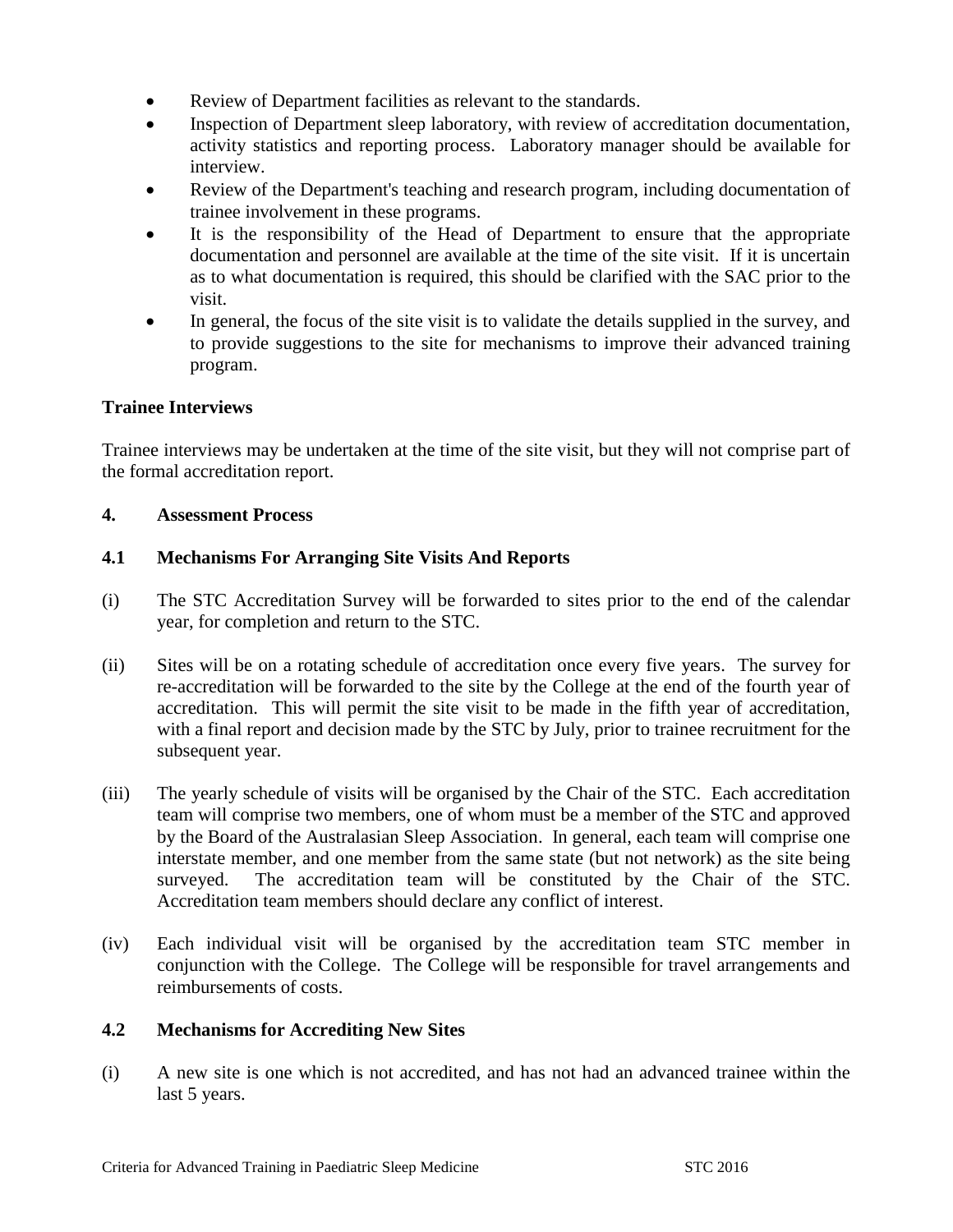- (ii) Where there is proposed to be a new trainee, the STC will immediately forward an accreditation survey. Provisional accreditation may be granted on the basis of the survey, but will need to be followed by a site visit in a timely fashion (in general, no longer than 6 months).
- (iii) Where there is no trainee and no immediate likelihood of a trainee, the accreditation survey will be forwarded for completion. A site visit will be organised for the next regularly scheduled series of site visits in the appropriate region. If standards are met, accreditation will be granted following the site visit.
- (iv) In general, new sites fulfilling accreditation criteria will be given accreditation for five years. Accreditation may be given for a lesser period of time as specified by the STC, if the site visit identifies issues that require resolution over a shorter time frame than five years. Full five-year accreditation may then be granted to the site after a successful follow-up site visit.

### **4.3 Removal of Accreditation**

- (i) Where significant deficiencies are identified by the site visit, accreditation will only be recommended for one year, to allow rectification of the deficiencies. If at a subsequent site visit significant deficiencies still exist, then accreditation may be withdrawn or extended for no more than a further one year period.
- (ii) Where accreditation is removed following a site visit, a current trainee (or one employed to train at the site) will not have approval or accreditation of their current training program removed or compromised by this process.
- (iii) Training for the approved year may be completed at the site or transferred to an appropriately accredited site if available. Further training beyond the year at that site will not be permitted.

### **5. Reporting Process**

### **5.1 Content of Report**

- (i) Following the site visit, a report should be prepared by the accreditation team using the STC proforma. The content should include:
	- Method of assessment.
	- Criteria used.
	- Deficiencies identified.
	- Strengths identified
	- A recommendation for full accreditation, a specified duration of accreditation, or to withdraw accreditation.
	- A recommendation on suitability of the site for core training where previous advanced training has occurred a paediatric specialty other than Respiratory Medicine.
	- A recommendation for maximum time of training that an individual trainee may train at the site. If a recommendation is made to limit the duration of training at a site, then an individual training program will not be renewable beyond the maximum time specified.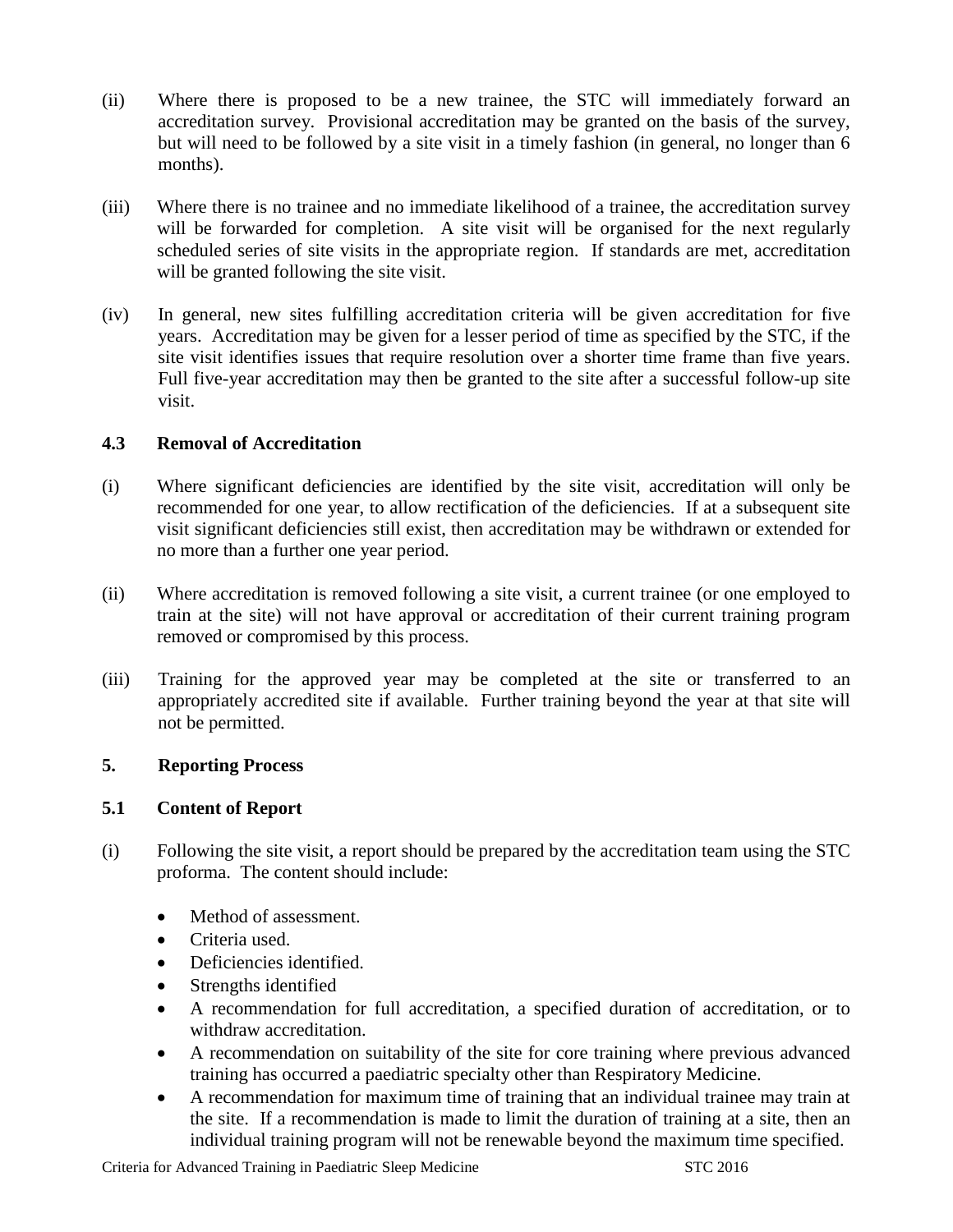- A recommendation for the number of trainees able to simultaneously train at the site.
- General comments concerning the results of the assessment, and recommendations for changes or improvements.

### **5.2 Consideration Of Report**

The report should be considered by the STC, who will make a decision on its recommendations. The decision will be conveyed to the CPT and the Board of the Australasian Sleep Association (though the Executive Officer).

### **5.3 Distribution Of Report**

The STC then advises the site of the decision and their accreditation status. A copy of the report will be sent to:

- (i) the site/department/network for information
- (ii) supervisors at the site.

### **5.4 College Database**

The College database is updated accordingly, and a permanent record of the survey, report and decision is kept on file.

### **5.5 Website**

A list of accredited sites is placed on the College website, to be available to trainees and supervisors.

### **6. Accreditation Cycle**

The site is reviewed every five years. The site is required to report to the STC on any changes during the five year cycle, in which case a site visit may need to be organised before the end of the cycle. If a site wishes to change any of the accreditation decisions prior to the end of the five year cycle, they must notify the STC who will organise a site visit, if appropriate, prior to the end of the cycle.

### **7. Accreditation of Overseas Advanced Training Sites**

- **7.1** Where a trainee wishes to undertake training overseas, the STC will attempt to establish the suitability of the site prior to approval of the trainee's program. Overseas sites will only be acceptable for a maximum of one year of any core training.
- **7.2** Suitability will be established by a combination of:
	- (i) Completion of the accreditation survey by the site and proposed supervisor.
	- (ii) Interview with the trainee.
	- (iii) Telephone interview with the proposed supervisor.
	- (iv) Enquiries of local Fellows with knowledge of the facilities.